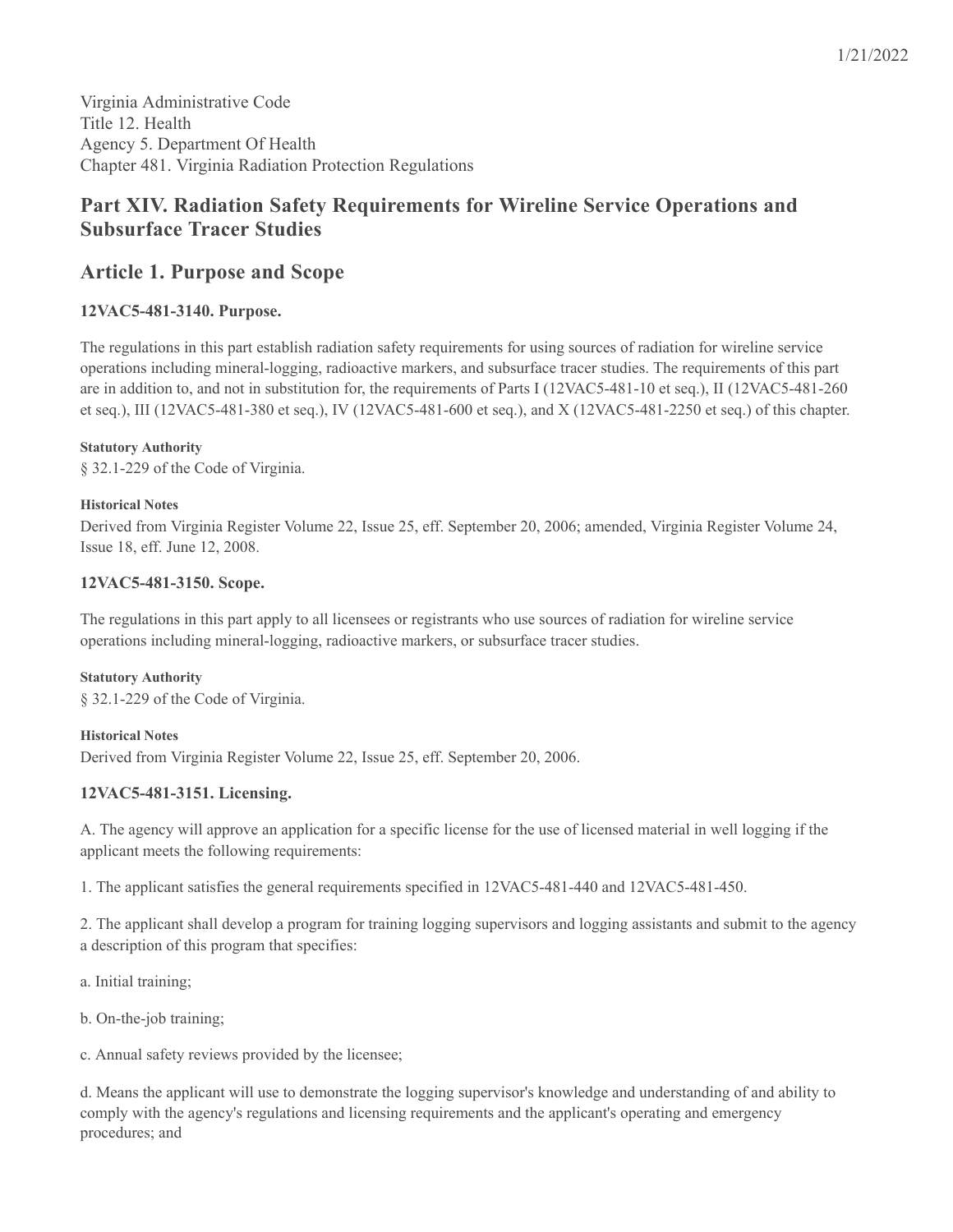e. Means the applicant will use to demonstrate the logging assistant's knowledge and understanding of and ability to comply with the applicant's operating and emergency procedures.

3. The applicant shall submit to the agency written operating and emergency procedures as described in 12VAC5-481- 3280 or an outline or summary of the procedures that includes the important radiation safety aspects of the procedures.

4. The applicant shall establish and submit to the agency its program for annual inspections of the job performance of each logging supervisor to ensure that the agency's regulations, license requirements, and the applicant's operating and emergency procedures are followed. Inspection records shall be retained for three years after each annual internal inspection.

5. The applicant shall submit a description of its overall organizational structure as it applies to the radiation safety responsibilities in well logging, including specified delegations of authority and responsibility.

6. If an applicant wants to perform leak testing of sealed sources, the applicant shall identify the manufacturers and the model numbers of the leak test kits to be used. If the applicant wants to analyze its own wipe samples, the applicant shall establish procedures to be followed and submit a description of these procedures to the agency. The description must include the following:

a. Instruments to be used;

b. Methods of performing the analysis; and

c. Pertinent experience of the person who will analyze the wipe samples.

#### **Statutory Authority**

§ 32.1-229 of the Code of Virginia.

**Historical Notes**

Derived from Virginia Register Volume 24, Issue 18, eff. June 12, 2008.

# **Article 2. Prohibition**

## **12VAC5-481-3160. Agreement with well owner.**

A. No licensee shall perform wireline service operations with a sealed source(s) unless, prior to commencement of the operation, the licensee has a written agreement with the well operator, well owner, drilling contractor, or land owner that:

1. In the event a sealed source is lodged downhole, a reasonable effort at recovery will be made;

2. No person may attempt to recover a sealed source in a manner which, in the licensee's opinion, could result in its rupture;

3. In the event a decision is made to abandon the sealed source downhole, the requirements of 12VAC5-481-3370 C shall be met;

4. The radiation monitoring required in 12VAC5-481-3340 will be performed; and

5. If the environment, any equipment, or personnel are contaminated with licensed material, they must be decontaminated before release from the site or release for unrestricted use.

B. The licensee shall retain a copy of the written agreement for three years after the completion of the well logging operation.

**Statutory Authority** § 32.1-229 of the Code of Virginia.

**Historical Notes**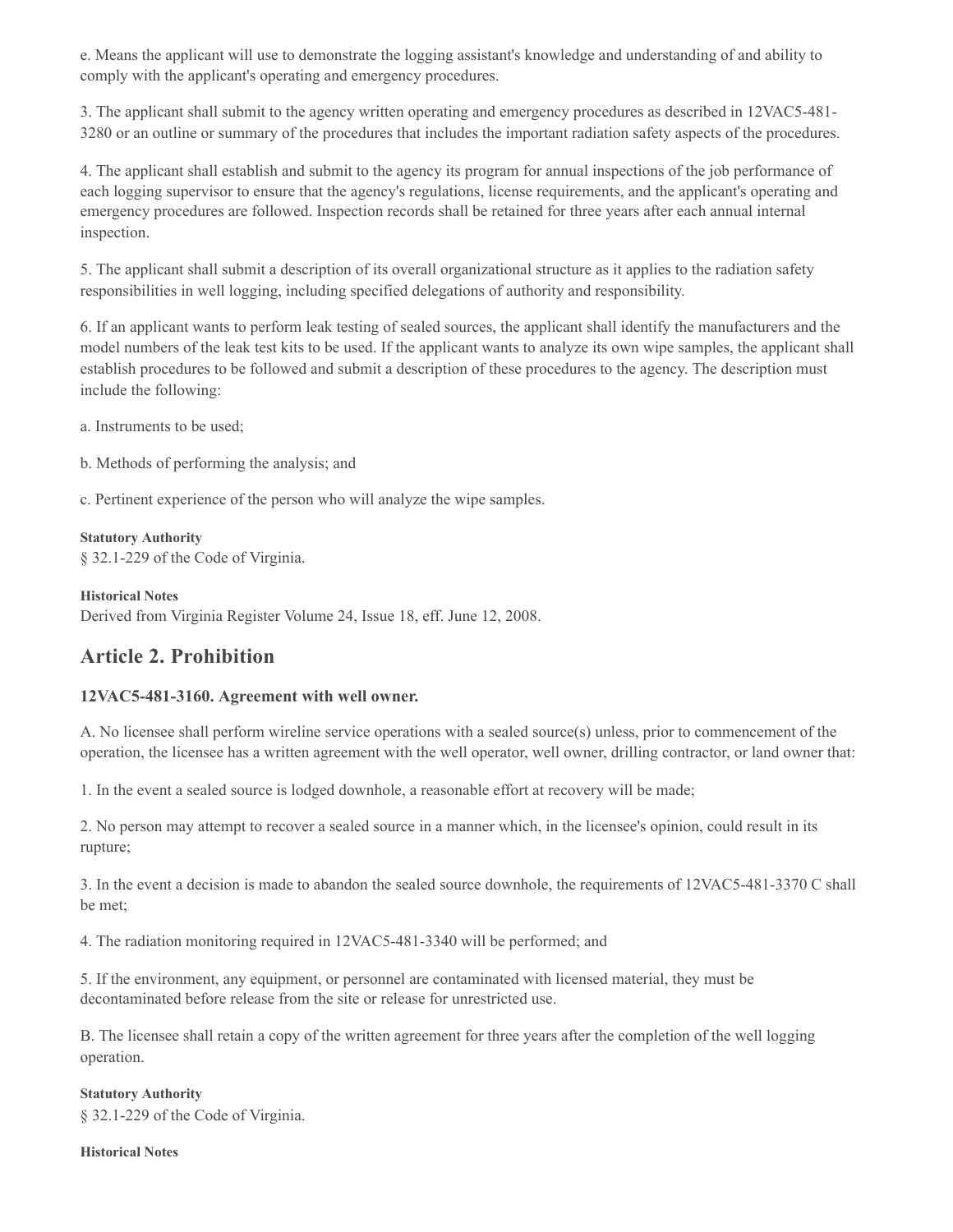Derived from Virginia Register Volume 22, Issue 25, eff. September 20, 2006; amended, Virginia Register Volume 24, Issue 18, eff. June 12, 2008; Volume 25, Issue 2, eff. November 1, 2008.

# **Article 3. Equipment Control**

## **12VAC5-481-3170. Limits on levels of radiation.**

Sources of radiation shall be used, stored, and transported in such a manner that the transportation requirements of Part XIII (12VAC5-481-2950 et seq.) of this chapter and the dose limitation requirements of Part IV (12VAC5-481-600 et seq.) of this chapter are met.

## **Statutory Authority**

§ 32.1-229 of the Code of Virginia.

## **Historical Notes**

Derived from Virginia Register Volume 22, Issue 25, eff. September 20, 2006.

# **12VAC5-481-3180. Storage precautions.**

A. Each source of radiation, except accelerators, shall be provided with a storage or transport container. The container shall be provided with a lock, or tamper seal for calibration sources, to prevent unauthorized removal of, or exposure to, the source of radiation.

B. Sources of radiation shall be stored in a manner that will minimize danger from explosion or fire.

## **Statutory Authority**

§ 32.1-229 of the Code of Virginia.

#### **Historical Notes**

Derived from Virginia Register Volume 22, Issue 25, eff. September 20, 2006.

# **12VAC5-481-3190. Transport precautions.**

Transport containers shall be physically secured to the transporting vehicle to prevent accidental loss, tampering, or unauthorized removal.

## **Statutory Authority**

§ 32.1-229 of the Code of Virginia.

## **Historical Notes**

Derived from Virginia Register Volume 22, Issue 25, eff. September 20, 2006.

# **12VAC5-481-3200. Radiation survey instruments.**

A. The licensee or registrant shall maintain sufficient calibrated and operable radiation survey instruments at each field station to make physical radiation surveys as required by this part and by Part IV (12VAC5-481-600 et seq.). Instrumentation shall be capable of measuring 0.001 mSv (0.1 mrem) per hour through at least 0.5 mSv (50 mrem) per hour.

B. Each radiation survey instrument shall be calibrated:

1. At intervals not to exceed six months and after each instrument servicing;

2. For linear scale instruments, at two points located approximately 25% and 75% of full-scale on each scale; for logarithmic scale instruments, at midrange of each decade, and at two points of at least one decade; and for digital instruments, at appropriate points; and

3. So that accuracy within 20% of the true radiation level can be demonstrated on each scale.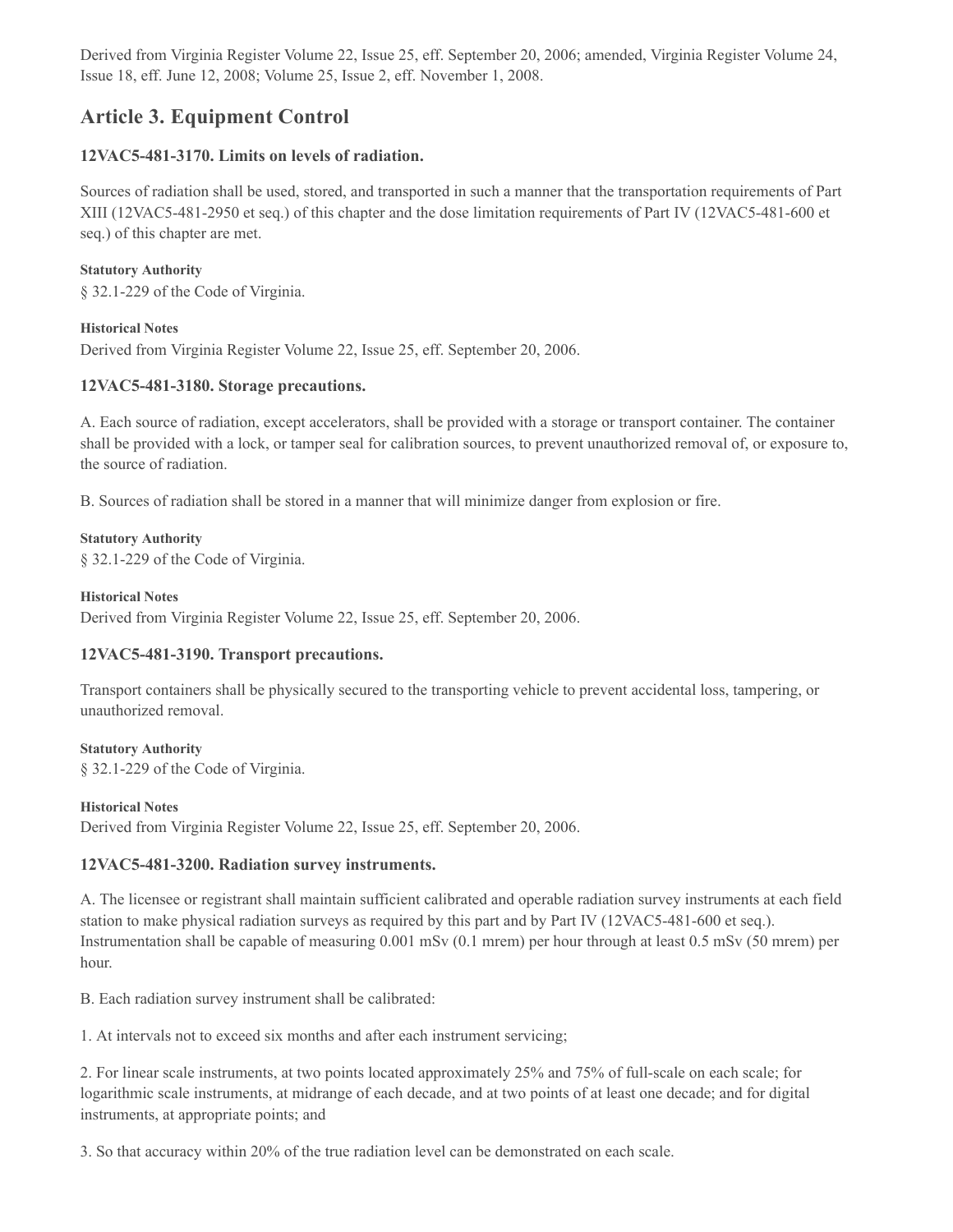C. Calibration records shall be maintained for a period of three years.

## **Statutory Authority**

§ 32.1-229 of the Code of Virginia.

## **Historical Notes**

Derived from Virginia Register Volume 22, Issue 25, eff. September 20, 2006; amended, Virginia Register Volume 24, Issue 18, eff. June 12, 2008.

# **12VAC5-481-3210. Leak testing of sealed sources.**

A. Requirements. Each licensee using sealed sources of radioactive material shall have the sources tested for leakage. Records of leak test results shall be kept in units of becquerels (microcuries) and maintained for three years after the leak test is performed.

B. Method of Testing. Tests for leakage shall be performed only by persons specifically authorized to perform such tests by the agency, the NRC, or another agreement state. The test sample shall be taken from the surface of the source, source holder, or from the surface of the device in which the source is stored or mounted and on which one might expect contamination to accumulate. The test sample shall be analyzed for radioactive contamination, and the analysis shall be capable of detecting the presence of 185 Bq  $(0.005 \,\mu\text{C})$  of radioactive material on the test sample.

C. Interval of Testing. Each sealed source (except an energy compensated source (ECS)) shall be tested at intervals not to exceed six months. Each ECS that is not exempt in subsection E of this section must be tested at intervals not to exceed three years. In the absence of a certificate from a transferor indicating that a test has been made prior to the transfer, the sealed source shall not be put into use until tested. If, for any reason, it is suspected that a sealed source may be leaking, it shall be removed from service immediately and tested for leakage as soon as practical.

D. Leaking or Contaminated Sources. If the test reveals the presence of 185 Bq (0.005 μCi) or more of leakage or contamination, the licensee shall immediately withdraw the source from use and shall cause it to be decontaminated, repaired, or disposed of in accordance with these regulations. The licensee shall check the equipment associated with the leaking source for radioactive contamination and, if contaminated, have it decontaminated or disposed of in accordance with these regulations. A report describing the equipment involved, the test results, and the corrective action taken shall be filed with the agency within five days of receiving the test results.

E. Exemptions. The following sources are exempted from the periodic leak test requirements of subsections A through D of this section:

- 1. Hydrogen-3 sources;
- 2. Sources of radioactive material with a half-life of 30 days or less;
- 3. Sealed sources of radioactive material in gaseous form;
- 4. Sources of beta- or gamma-emitting radioactive material with an activity of 3.7 MBq (100 μCi) or less; and

5. Sources of alpha-emitting radioactive material with an activity of 0.37 MBq (10 μCi) or less.

## **Statutory Authority**

§ 32.1-229 of the Code of Virginia.

## **Historical Notes**

Derived from Virginia Register Volume 22, Issue 25, eff. September 20, 2006; amended, Virginia Register Volume 24, Issue 18, eff. June 12, 2008; Errata, 34:8 VA.R. 832 December 11, 2017.

# **12VAC5-481-3220. Physical inventory.**

Each licensee or registrant shall conduct a semi-annual physical inventory to account for all sources of radiation. Records of inventories shall be maintained for three years from the date of the inventory and shall include the quantities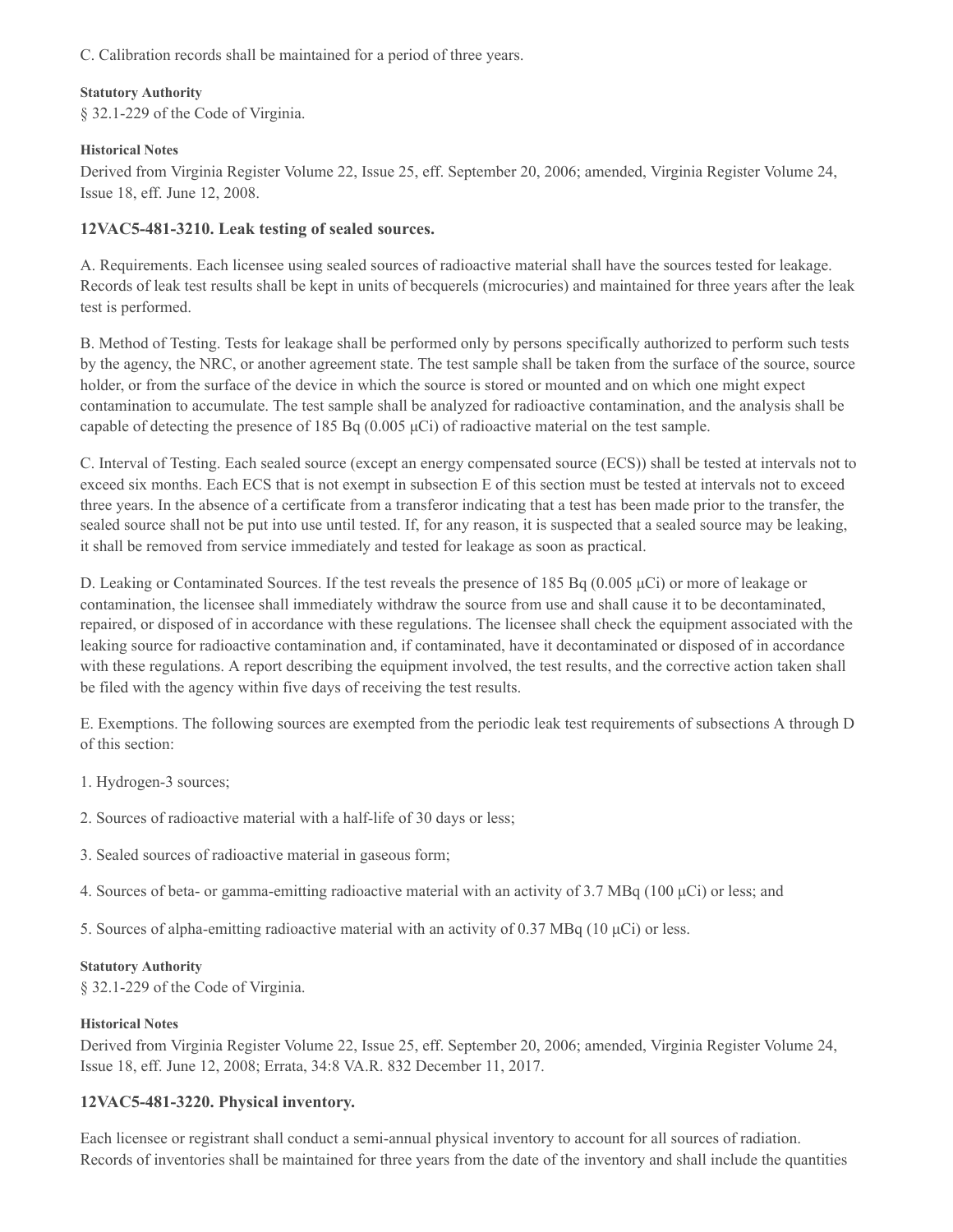and kinds of sources of radiation, the location the date of the inventory, and the name of the individual conducting the inventory.

#### **Statutory Authority**

§ 32.1-229 of the Code of Virginia.

#### **Historical Notes**

Derived from Virginia Register Volume 22, Issue 25, eff. September 20, 2006; amended, Virginia Register Volume 24, Issue 18, eff. June 12, 2008.

## **12VAC5-481-3230. Utilization records.**

Each licensee or registrant shall maintain current records, which shall be kept available for three years from the date of the recorded event, showing the following information for each source of radiation:

1. Make, model number, and a serial number or a description of each source of radiation used;

2. The identity of the well-logging supervisor responsible for the source and the logging assistant present;

3. Locations where used and dates of use; and

4. In the case of tracer materials and radioactive markers, the utilization record shall indicate the radionuclide and activity used in a particular well.

#### **Statutory Authority**

§ 32.1-229 of the Code of Virginia.

#### **Historical Notes**

Derived from Virginia Register Volume 22, Issue 25, eff. September 20, 2006; amended, Virginia Register Volume 24, Issue 18, eff. June 12, 2008.

## **12VAC5-481-3240. Design, performance, and certification criteria for sealed sources used in downhole operations.**

A. Each sealed source, except those containing radioactive material in gaseous form, and ECSs used in downhole operations, shall meet the following minimum criteria:

1. Be of doubly encapsulated construction;

2. Contain radioactive material whose chemical and physical forms are as insoluble and nondispersible as practical; and

3. Certified by one of the following methods:

a. For a sealed source manufactured on or before July 14,1989, a licensee may use the sealed source, for use in welllogging applications if it meets the requirements of USASI N5.10-1968, "Classification of Sealed Radioactive Sources," or the requirements in subdivision 3 b or c of this subsection;

b. For a sealed source manufactured after July 1989, a licensee may use the sealed source, for use in well-logging applications if it meets the oil well-logging requirements of ANSI/HPS N43.6-1997, "Sealed Radioactive Sources-Classification"; or

c. For a sealed source manufactured after July 14, 1989, a licensee may use the sealed source, for use in well-logging applications, if the sealed source's prototype has been tested and found to maintain its integrity after each of the following tests:

(1) Temperature. The test source must be held at -40 $^{\circ}$ C for 20 minutes, 600 $^{\circ}$ C for 1 hour, and then be subject to a thermal shock test with a temperature drop from 600°C to 20°C within 15 seconds.

(2) Impact test. A 5 kg steel hammer, 2.5 cm in diameter, must be dropped from a height of 1 m onto the test source.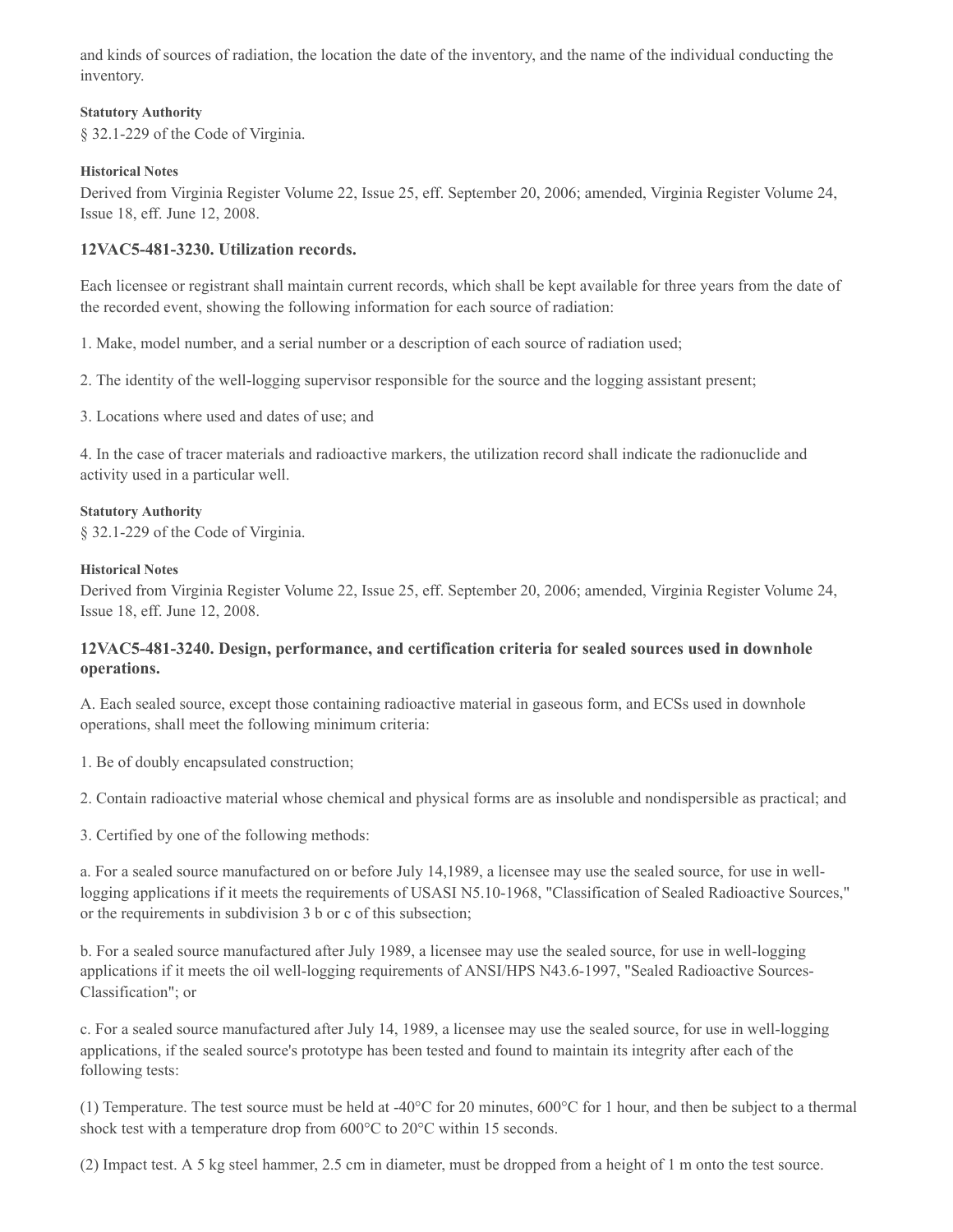(3) Vibrations test. The test source must be subject to a vibration from 25 Hz to 500 Hz at 5 g amplitude for 30 minutes.

(4) Puncture test. A 1 gram hammer and pin, 0.3 cm pin diameter, must be dropped from a height of 1 m onto the test source.

(5) Pressure test. The test source must be subject to an external pressure of 1.695 x  $10^7$  pascals (24,600 pounds per square inch absolute).

B. Certification documents shall be maintained for inspection by the agency for a period of two years after source disposal. If the source is abandoned downhole, the certification documents shall be maintained until the agency authorizes disposition.

C. Energy Compensated Source (ECS). Licensee use of an ECS, which may contain no greater than 3.7 MBq (100 μCi), is exempt from this part, except the following:

1. For well-logging applications with a surface casing for protecting fresh water aquifers, use of the ECS is only subject to the requirements of 12VAC5-481-3210, 12VAC5-481-3220 and 12VAC5-481-3230.

2. For well-logging applications without a surface casing for protecting fresh water aquifers, use of the ECS is only subject to the requirements of 12VAC5-481-3160, 12VAC5-481-3210, 12VAC5-481-3220, 12VAC5-481-3230, subsection D of this section and 12VAC5-481-3370.

3. ECSs must be registered with the NRC under 10 CFR 32.210 or with an agreement state.

D. Use of a sealed source in a well without a surface casing. The licensee may use a sealed source in a well without a surface casing for protecting fresh water aquifers only if the licensee follows a procedure for reducing the probability of the source becoming lodged in the well. The procedure must be approved by the agency pursuant to 12VAC5-481-3151 A 3.

#### **Statutory Authority**

§ 32.1-229 of the Code of Virginia.

## **Historical Notes**

Derived from Virginia Register Volume 22, Issue 25, eff. September 20, 2006; amended, Virginia Register Volume 24, Issue 18, eff. June 12, 2008.

## **12VAC5-481-3241. Tritium neutron generator target sources.**

A. Use of a tritium neutron generator target source, containing quantities not exceeding 1,110 GBq (30 curies) and in a well with a surface casing to protect fresh water aquifers, is subject to the requirements of this part except 12VAC5-481- 3160, 12VAC5-481-3240 and 12VAC5-481-3370.

B. Use of a tritium neutron generator target source, containing quantities exceeding 1,110 GBq (30 curies) or in a well without a surface casing to protect fresh water aquifers, is subject to the requirements of this part except  $12\text{VAC}5-481$ -3240.

# **Statutory Authority**

§ 32.1-229 of the Code of Virginia.

## **Historical Notes**

Derived from Virginia Register Volume 24, Issue 18, eff. June 12, 2008.

## **12VAC5-481-3250. Labeling.**

A. Each source, source holder, or logging tool containing radioactive material shall bear a durable, legible, and clearly visible marking or label, that has, as a minimum, the standard radiation caution symbol, without the conventional color requirement, and the following wording: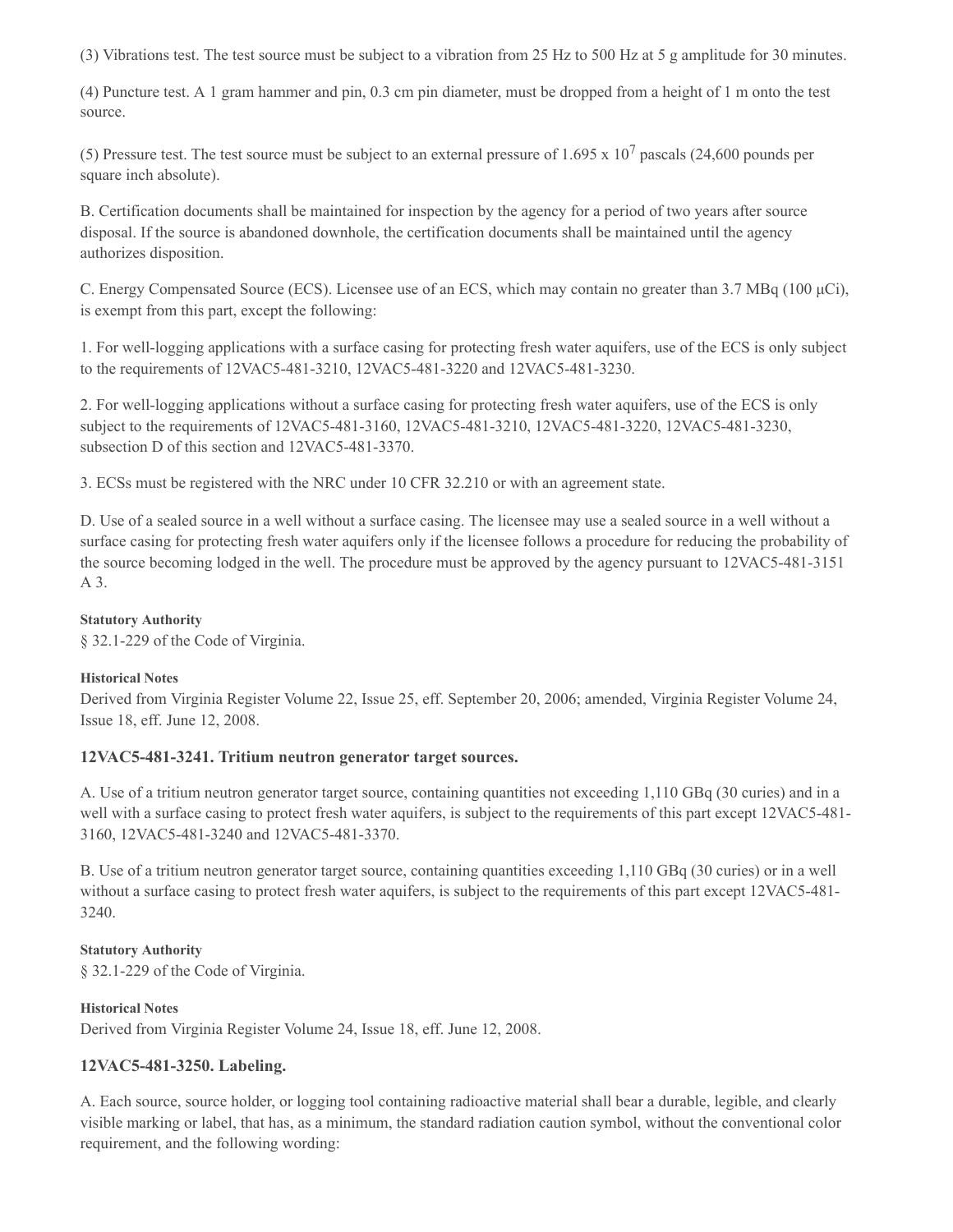#### DANGER or CAUTION

#### RADIOACTIVE MATERIAL

This labeling shall be on the smallest component transported as a separate piece of equipment.

B. Each transport container shall have permanently attached to it a durable, legible, and clearly visible label which has, as a minimum, the standard radiation caution symbol and the following wording:

#### DANGER or CAUTION

#### RADIOACTIVE MATERIAL

#### NOTIFY CIVIL AUTHORITIES (OR NAME OF COMPANY)

C. Uranium sinker bars used in well-logging applications shall be legibly impressed with the following words:

#### CAUTION

#### RADIOACTIVE DEPLETED URANIUM

## NOTIFY CIVIL AUTHORITIES (OR NAME OF COMPANY) IF FOUND

## **Statutory Authority** § 32.1-229 of the Code of Virginia.

#### **Historical Notes**

Derived from Virginia Register Volume 22, Issue 25, eff. September 20, 2006; amended, Virginia Register Volume 24, Issue 18, eff. June 12, 2008.

#### **12VAC5-481-3260. Inspection and maintenance.**

A. Each licensee shall visually check source holders, logging tools, and source handling tools, for defects before each use to ensure that the equipment is in good working condition and that required labeling is present. If defects are found, the equipment must be removed from service until repaired, and a record must be made listing: the date of check, name of inspector, equipment involved, defects found, and repairs made. These records must be retained for three years after the defect is found.

B. Each licensee or registrant shall conduct, at intervals not to exceed six months, a program of inspection and maintenance of source holders, logging tools, source handling tools, storage containers, transport containers, and injection tools to assure proper labeling and physical condition. Records of inspection and maintenance shall be maintained for a period of three years.

C. If any inspection conducted pursuant to subsection B of this section reveals damage to labeling or components critical to radiation safety, the device shall be removed from service until repairs have been made.

D. If a sealed source is stuck in the source holder, the licensee shall not perform any operation, such as drilling, cutting, or chiseling, on the source holder unless the licensee is specifically approved by the agency, NRC, or another agreement state to perform this operation.

E. The repair, opening, or modification of any sealed source shall be performed only by persons specifically authorized to do so by the agency, the NRC, or another agreement state.

## **Statutory Authority**

§ 32.1-229 of the Code of Virginia.

#### **Historical Notes**

Derived from Virginia Register Volume 22, Issue 25, eff. September 20, 2006; amended, Virginia Register Volume 24, Issue 18, eff. June 12, 2008.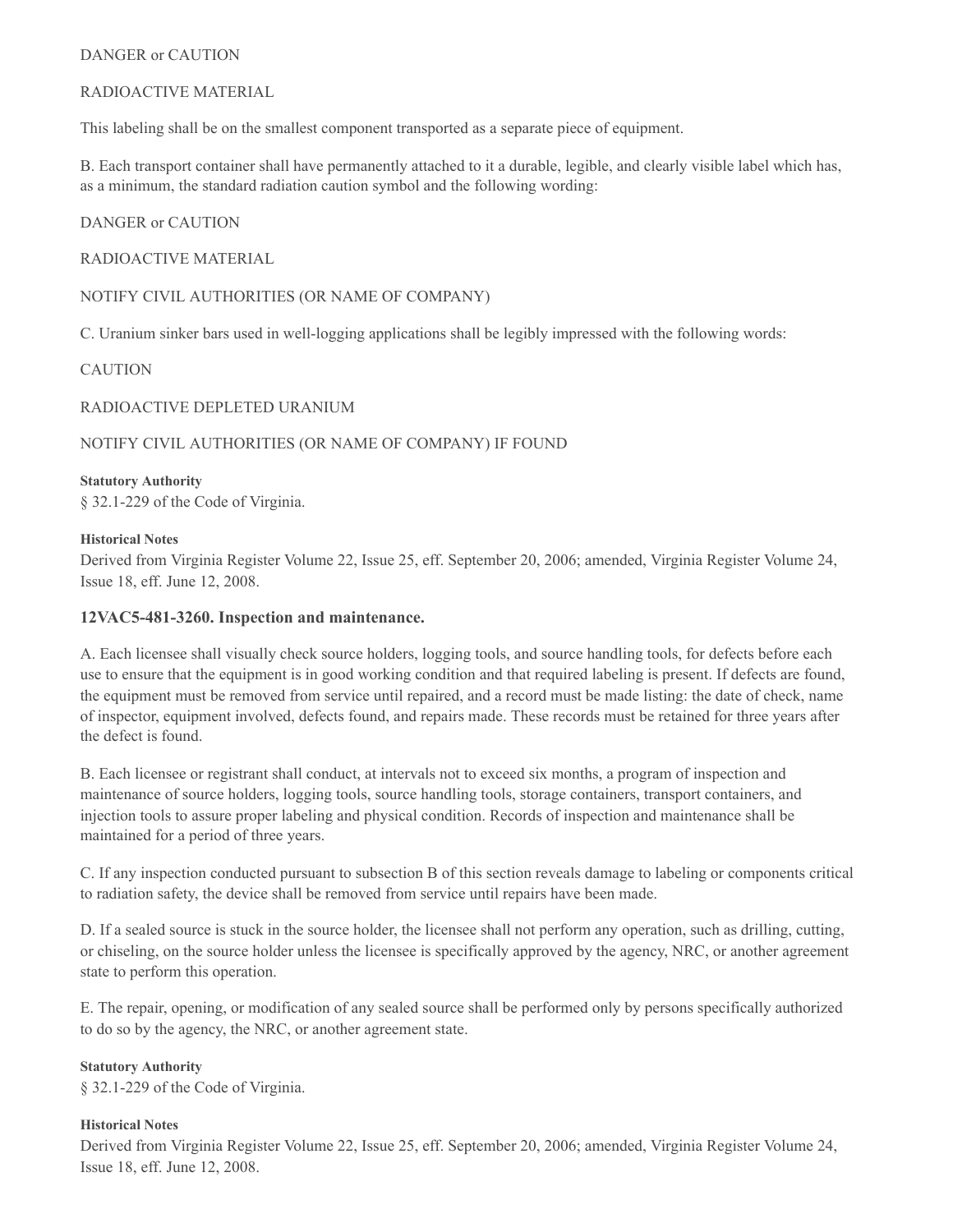#### **12VAC5-481-3261. Radioactive markers.**

The licensee may use radioactive markers in wells only if the individual markers contain quantities of licensed material not exceeding the quantities specified in 12VAC5-481-3730. The use of markers is subject only to the requirements of 12VAC5-481-3220.

**Statutory Authority**

§ 32.1-229 of the Code of Virginia.

**Historical Notes**

Derived from Virginia Register Volume 24, Issue 18, eff. June 12, 2008.

# **12VAC5-481-3262. Uranium sinker bars.**

The licensee may use a uranium sinker bar in well logging applications only if it is legibly impressed with the words "CAUTION -- RADIOACTIVE -- DEPLETED URANIUM" and "NOTIFY CIVIL AUTHORITIES (or COMPANY NAME) IF FOUND."

**Statutory Authority** § 32.1-229 of the Code of Virginia.

**Historical Notes**

Derived from Virginia Register Volume 32, Issue 24, eff. August 25, 2016.

# **Article 4. Requirements for Personal Safety**

## **12VAC5-481-3270. Training requirements.**

A. No licensee shall permit any individual to act as a logging supervisor as defined in this part until such individual has:

- 1. Received instruction in the following and demonstrated an understanding thereof:
- a. Fundamentals of radiation safety including:
- (1) Characteristics of radiation;
- (2) Units of radiation dose and quantity of radioactivity;
- (3) Hazards of exposure to radiation;
- (4) Levels of radiation from licensed material;
- (5) Methods of controlling radiation dose (time, distance, and shielding); and
- (6) Radiation safety practices, including prevention of contamination, and methods of decontamination;
- b. Radiation detection instruments including:
- (1) Use, operation, calibration, and limitations of radiation survey instruments;
- (2) Survey techniques; and
- (3) Use of personnel monitoring equipment;
- c. Equipment to be used including:
- (1) Operation of equipment, including source handling equipment and remote handling tools;
- (2) Storage, control, and disposal of licensed material; and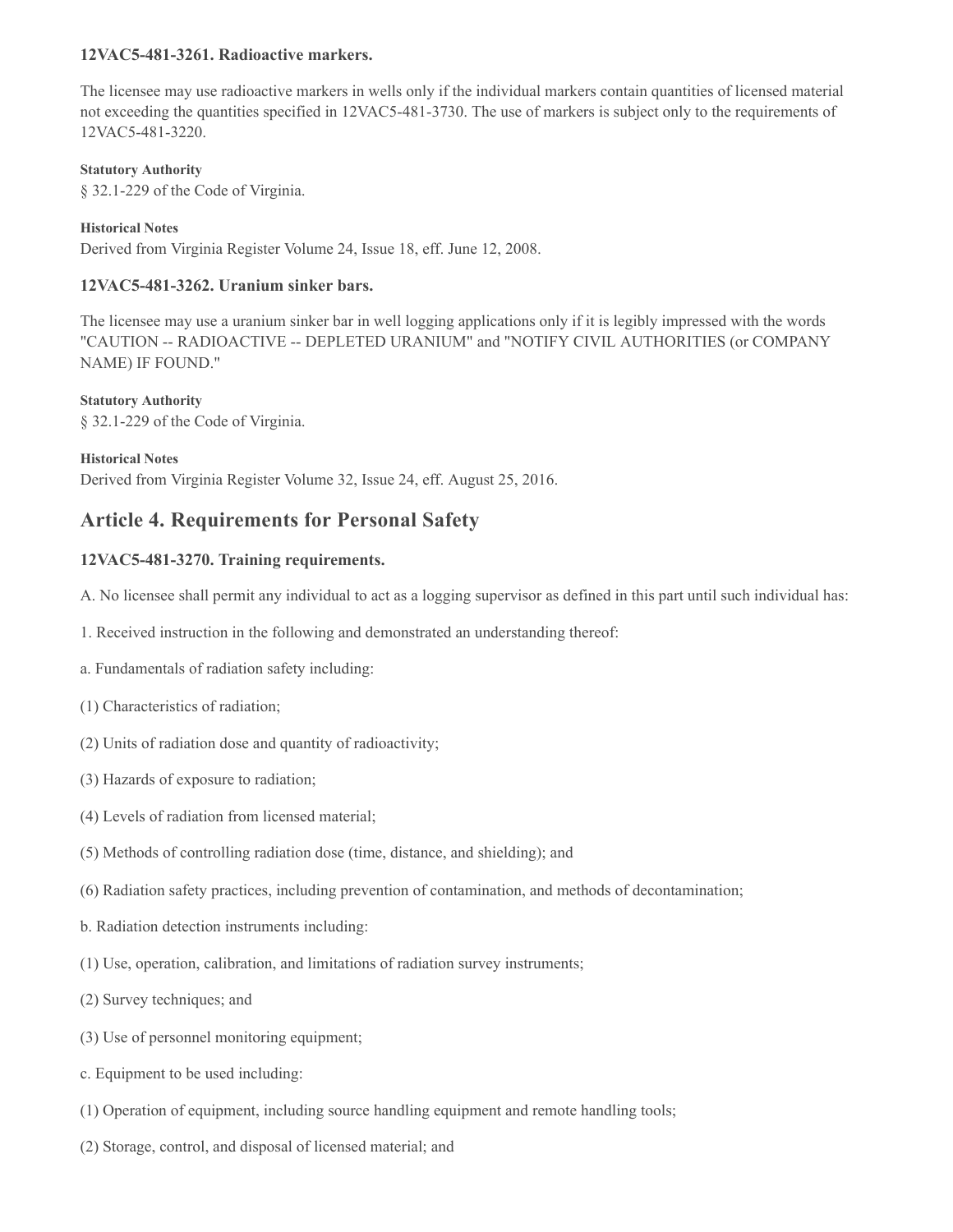(3) Maintenance of equipment;

d. The requirements of pertinent Virginia regulations; and

e. Case histories of accidents in well logging;

2. Received copies of and instruction in the regulations contained in this part and the applicable sections of Parts I (12VAC5-481-10 et seq.), IV (12VAC5-481-600 et seq.), and X (12VAC5-481-2250 et seq.) of this chapter or their equivalent, conditions of appropriate license, and the licensee's operating and emergency procedures, and demonstrated an understanding thereof;

3. Demonstrated competence to use sources of radiation, related handling tools, and radiation survey instruments which will be used on the job by a field evaluation; and

4. Demonstrated understanding of subdivisions 1 and 2 of this subsection by successfully passing a written test.

B. No licensee or registrant shall permit any individual to act as a logging assistant until such individual has:

1. Received instruction in the applicable sections of Parts I (12VAC5-481-10 et seq.), IV (12VAC5-481-600 et seq.) and X (12VAC5-481-2250 et seq.) of this chapter or their equivalent;

2. Received copies of, and instruction in the licensee's operating and emergency procedures;

3. Demonstrated understanding of subdivisions 1 and 2 of this subsection by successfully passing a written or oral test; and

4. Demonstrated competence to use, under the personal supervision of the logging supervisor, the sources of radiation, related handling tools, and radiation survey instruments that will be used on the job.

C. The licensee shall provide safety reviews at least once during each calendar year.

D. The licensee shall maintain employee training records for three years following termination of the individual's employment.

## **Statutory Authority**

§ 32.1-229 of the Code of Virginia.

## **Historical Notes**

Derived from Virginia Register Volume 22, Issue 25, eff. September 20, 2006; amended, Virginia Register Volume 24, Issue 18, eff. June 12, 2008.

## **12VAC5-481-3280. Operating and emergency procedures.**

The licensee's or registrant's operating and emergency procedures shall include instructions in at least the following:

1. Handling and use of sources of radiation to be employed so that no individual is likely to be exposed to radiation doses in excess of the standards established in Part IV (12VAC5-481-600 et seq.) of this chapter;

- 2. Methods and occasions for conducting radiation surveys;
- 3. Methods and occasions for locking and securing sources of radiation;

4. Personnel monitoring and the use of personnel monitoring equipment;

5. Transportation to temporary jobsites and field stations, including the packaging and placing of sources of radiation in vehicles, placarding of vehicles, and securing sources of radiation during transportation;

6. Minimizing exposure of individuals in the event of an accident;

7. Procedure for notifying proper personnel in the event of an accident;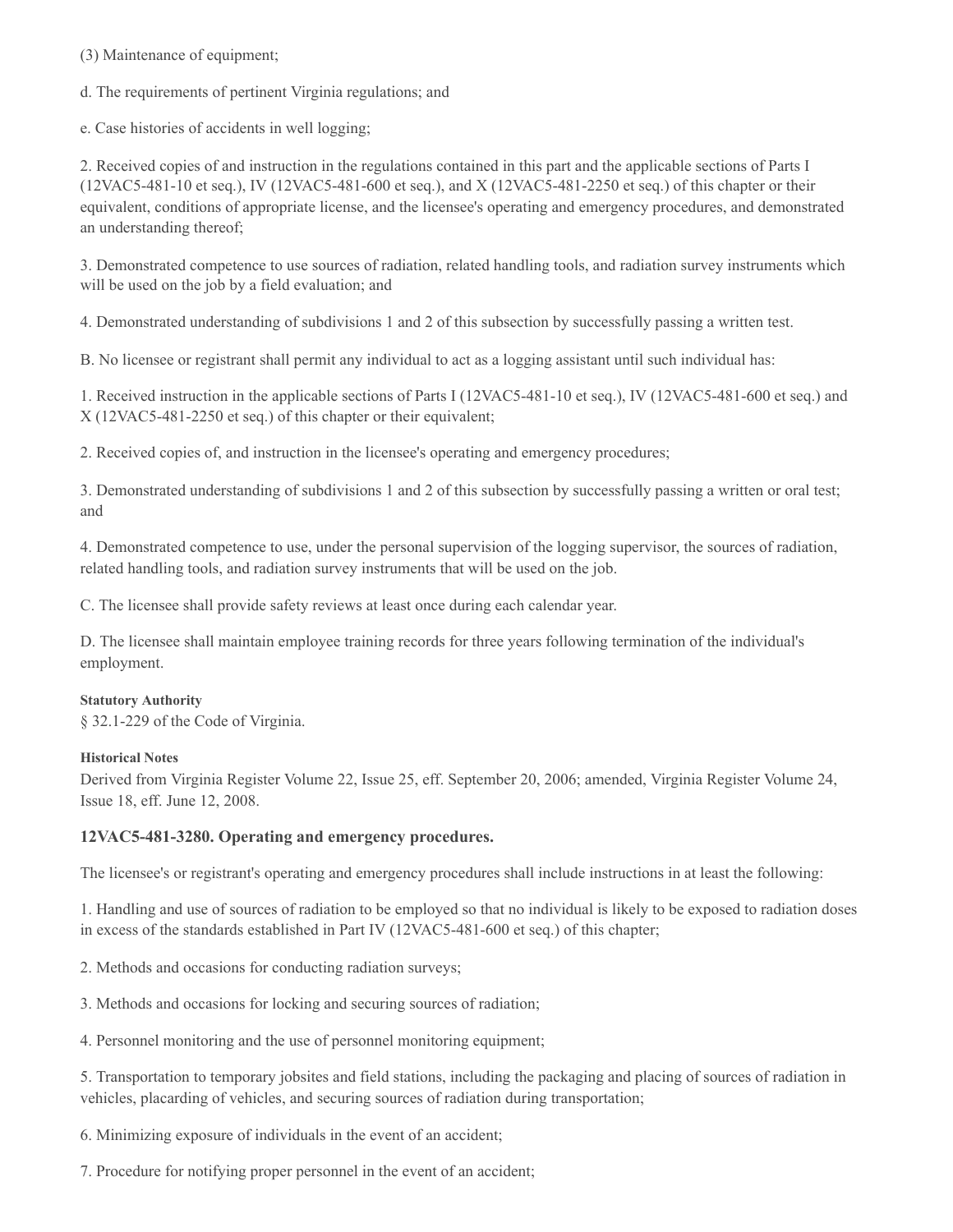8. Maintenance of records;

9. Use, inspection and maintenance of source holders, logging tools, source handling tools, storage containers, transport containers, and injection tools;

10. Procedure to be followed in the event a sealed source is lodged downhole;

11. Procedures to be used for picking up, receiving, and opening packages containing radioactive material;

12. For the use of tracers, decontamination of the environment, equipment, and personnel;

13. Maintenance of records generated by logging personnel at temporary jobsites;

14. Notifying proper persons in the event of an accident; and

15. Actions to be taken if a sealed source is ruptured, including actions to prevent the spread of contamination and minimize inhalation and ingestion of radioactive material and actions to obtain suitable radiation survey instruments as required by 12VAC5-481-3200.

#### **Statutory Authority**

§ 32.1-229 of the Code of Virginia.

#### **Historical Notes**

Derived from Virginia Register Volume 22, Issue 25, eff. September 20, 2006.

## **12VAC5-481-3290. Personnel monitoring.**

A. No licensee shall permit any individual to act as a logging supervisor or a logging assistant unless each such individual wears a personnel dosimeter at all times during the handling of licensed radioactive materials. Each personnel dosimeter shall be assigned to and worn by only one individual. Film badges must be replaced at least monthly and all other personnel dosimeters that require replacement must be replaced at least quarterly. All personnel dosimeters must be evaluated at least quarterly or promptly after replacement, whichever is more frequent.

B. Personnel monitoring records shall be maintained for inspection until the agency authorizes disposition.

#### **Statutory Authority**

§ 32.1-229 of the Code of Virginia.

#### **Historical Notes**

Derived from Virginia Register Volume 22, Issue 25, eff. September 20, 2006; amended, Virginia Register Volume 24, Issue 18, eff. June 12, 2008; Volume 37, Issue 25, eff. January 14, 2022.

# **Article 5. Precautionary Procedures in Logging and Subsurface Tracer Studies**

## **12VAC5-481-3300. Security.**

A. A logging supervisor must be physically present at a temporary job site whenever licensed materials are being handled or are not stored and locked in a vehicle or storage place. The logging supervisor may leave the job site to obtain assistance if a source becomes lodged in a well.

B. During well logging, except when radiation sources are below ground or in shipping or storage containers, the logging supervisor or other individual designated by the logging supervisor must maintain direct surveillance of the operation to prevent unauthorized entry into a restricted area as defined in 12VAC5-481-10.

**Statutory Authority** § 32.1-229 of the Code of Virginia.

**Historical Notes**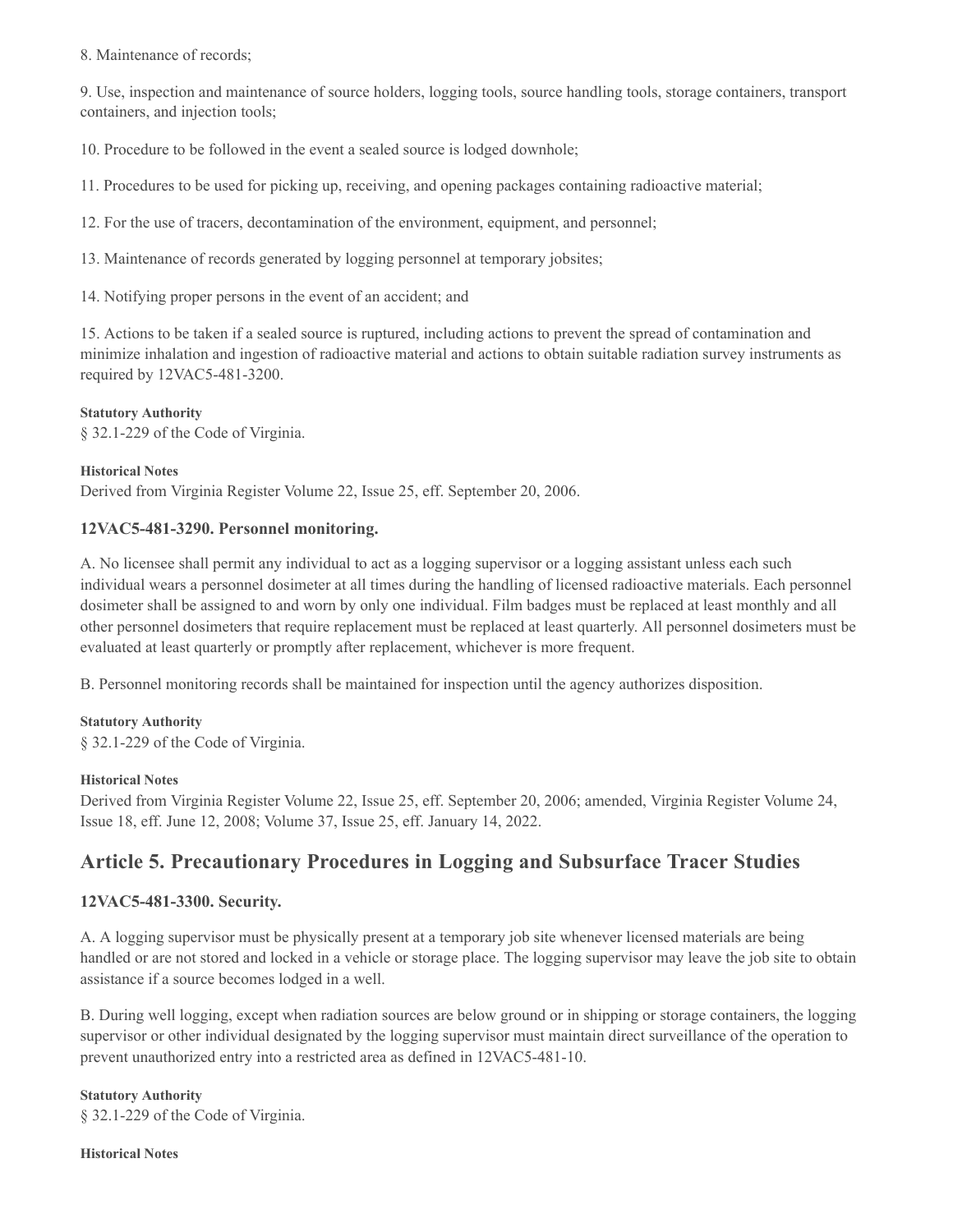Derived from Virginia Register Volume 22, Issue 25, eff. September 20, 2006; amended, Virginia Register Volume 24, Issue 18, eff. June 12, 2008.

# **12VAC5-481-3310. Handling tools.**

The licensee shall provide and require the use of tools that will assure remote handling of sealed sources other than lowactivity calibration sources.

#### **Statutory Authority**

§ 32.1-229 of the Code of Virginia.

## **Historical Notes**

Derived from Virginia Register Volume 22, Issue 25, eff. September 20, 2006.

## **12VAC5-481-3320. Subsurface tracer studies.**

A. Protective gloves and other appropriate protective clothing and equipment shall be used by all personnel handling radioactive tracer material. Precautions shall be taken to avoid ingestion or inhalation of radioactive material.

B. No licensee shall cause the injection of radioactive material into potable aquifers without prior written authorization from the agency.

## **Statutory Authority**

§ 32.1-229 of the Code of Virginia.

## **Historical Notes**

Derived from Virginia Register Volume 22, Issue 25, eff. September 20, 2006.

## **12VAC5-481-3330. Particle accelerators.**

No licensee or registrant shall permit above-ground testing of particle accelerators, designed for use in well-logging, which results in the production of radiation, except in areas or facilities so controlled or shielded that the requirements of 12VAC5-481-630 and 12VAC5-481-640, as applicable, are met.

#### **Statutory Authority**

§ 32.1-229 of the Code of Virginia.

## **Historical Notes**

Derived from Virginia Register Volume 22, Issue 25, eff. September 20, 2006.

# **Article 6. Radiation Surveys and Records**

# **12VAC5-481-3340. Radiation surveys and contamination control.**

A. Radiation surveys or calculations shall be made and recorded for each area where radioactive materials are used and stored.

B. Radiation surveys shall be made and recorded for the radiation levels in occupied positions and on the exterior of each vehicle used to transport radioactive material. Such surveys shall include each source of radiation or combination of sources to be transported in the vehicle.

C. If the sealed source assembly is removed from the logging tool before departing the jobsite, the logging tool detector shall be energized, or a survey meter used, to assure that the logging tool is free of contamination.

D. Radiation surveys shall be made and recorded at the jobsite or well-head for each tracer operation, except those using hydrogen-3, carbon-14, and sulfur-35. These surveys shall include measurements of radiation levels before and after the operation.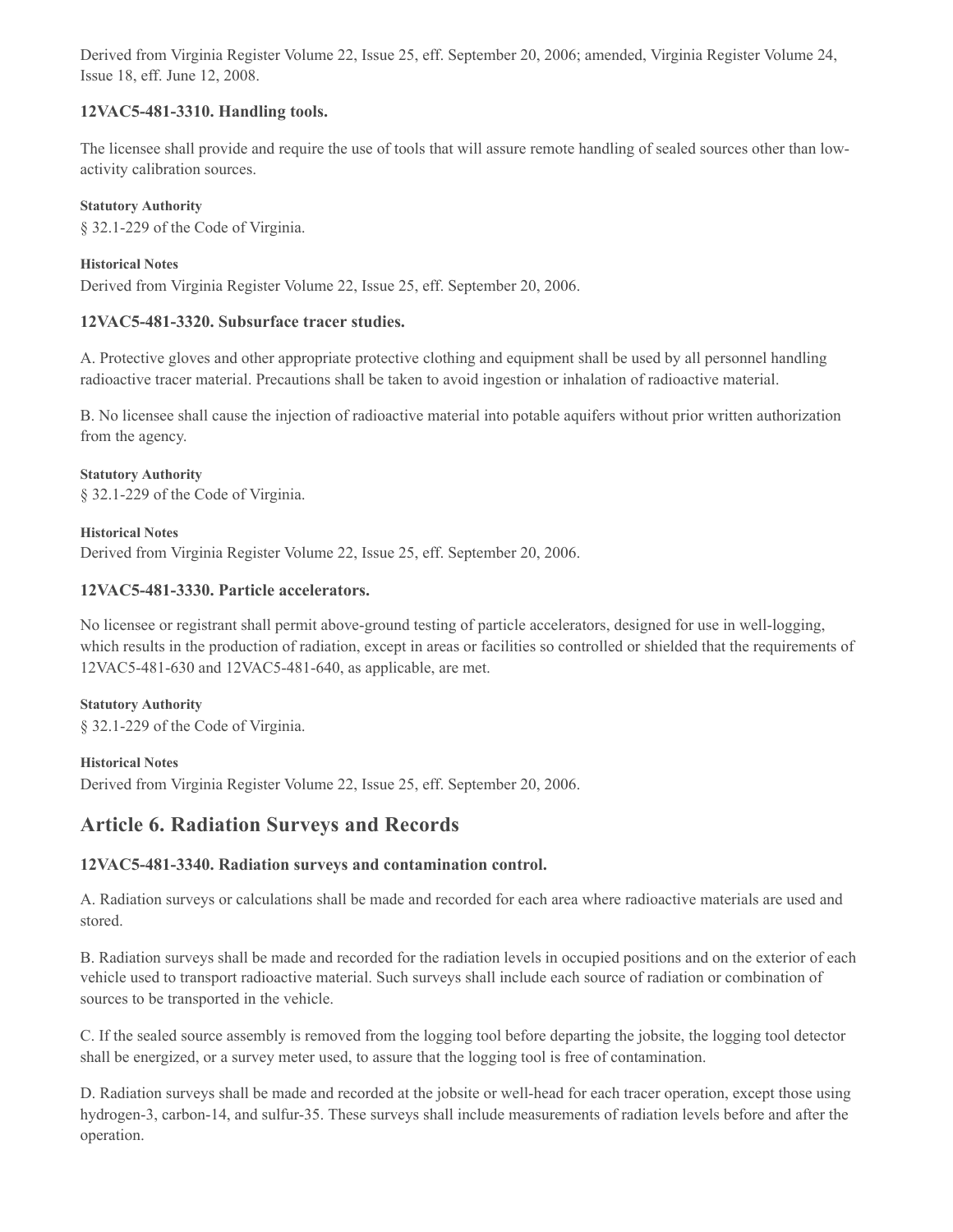E. Records required pursuant to subsections A through D of this section shall include the dates, the identification of individual(s) making the survey, the identification of survey instrument(s) used, and an exact description of the location of the survey. Records of these surveys shall be maintained for three years after completion of the survey.

F. If the licensee detects evidence that a sealed source has ruptured or licensed materials have caused contamination, the licensee shall initiate immediately the emergency procedures required by 12VAC5-481-3280 and contact the agency immediately.

G. During efforts to recover a sealed source lodged in the well, the licensee shall continuously monitor, with an appropriate radiation detection instrument or a logging tool with a radiation detector, the circulating fluids from the well, if any, to check for contamination resulting from damage to the sealed source.

H. If contamination results from the use of licensed material in well logging, the licensee shall decontaminate all work area equipment and personnel before release from the site or release for unrestricted use.

#### **Statutory Authority**

§ 32.1-229 of the Code of Virginia.

#### **Historical Notes**

Derived from Virginia Register Volume 22, Issue 25, eff. September 20, 2006; amended, Virginia Register Volume 24, Issue 18, eff. June 12, 2008.

#### **12VAC5-481-3350. Documents and records required at field stations.**

Each licensee shall maintain the following documents and records for the specific devices and sources used at the field station:

- 1. Appropriate license, certificate of registration, or equivalent document(s);
- 2. Operating and emergency procedures;
- 3. Copy of Part IV (12VAC5-481-600 et seq.), Part X (12VAC5-481-2250 et seq.) and this part;
- 4. Records of the latest survey instrument calibrations pursuant to 12VAC5-481-3200;
- 5. Records of the latest leak test results pursuant to 12VAC5-481-3210;
- 6. Records of physical inventories required pursuant to 12VAC5-481-3220;
- 7. Utilization records required pursuant to 12VAC5-481-3230;
- 8. Records of inspection and maintenance required pursuant to 12VAC5-481-3260;
- 9. Survey records required pursuant to 12VAC5-481-3340; and
- 10. Training records required pursuant to 12VAC5-481-3270.

#### **Statutory Authority**

§ 32.1-229 of the Code of Virginia.

#### **Historical Notes**

Derived from Virginia Register Volume 22, Issue 25, eff. September 20, 2006; amended, Virginia Register Volume 24, Issue 18, eff. June 12, 2008.

#### **12VAC5-481-3360. Documents and records required at temporary jobsites.**

Each licensee or registrant conducting operations at a temporary jobsite shall have the following documents and records available at that site for inspection by the agency:

1. Operating and emergency procedures;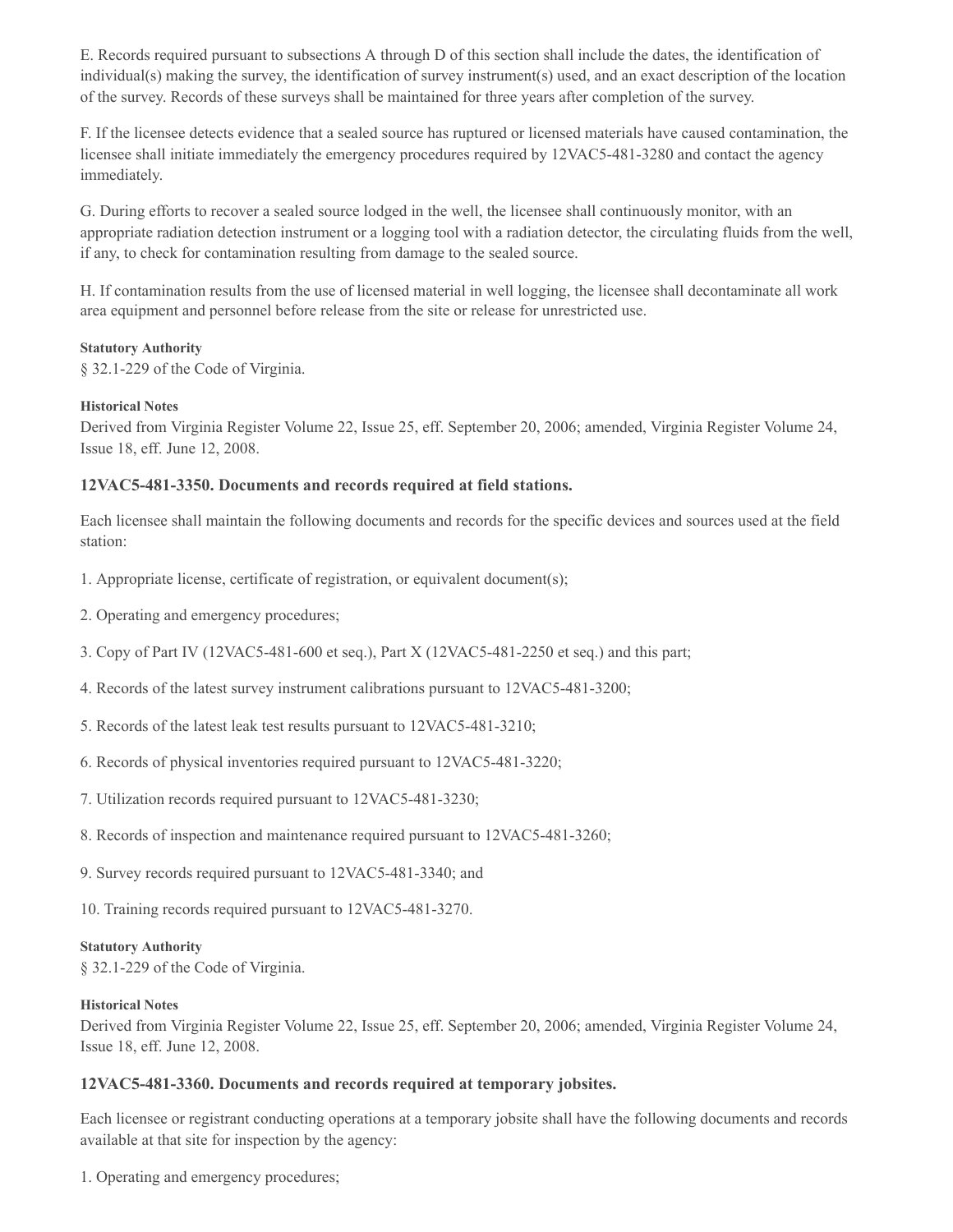2. Survey records required pursuant to 12VAC5-481-3340 for the period of operation at the site;

3. Evidence of current calibration for the radiation survey instruments in use at the site;

4. When operating in the state under reciprocity, a copy of the appropriate license, certificate of registration, or equivalent document(s); and

5. Shipping papers for the transportation of radioactive material.

**Statutory Authority** § 32.1-229 of the Code of Virginia.

**Historical Notes** Derived from Virginia Register Volume 22, Issue 25, eff. September 20, 2006.

# **Article 7. Notification**

## **12VAC5-481-3370. Notification of incidents, abandonment, and lost sources.**

A. Notification of incidents and sources lost in other than downhole logging operations shall be made in accordance with appropriate provisions of Part IV (12VAC5-481-600 et seq.) of this chapter.

B. Whenever a sealed source or device containing radioactive material is lodged downhole, the licensee shall:

1. Monitor at the surface for the presence of radioactive contamination with a radiation survey instrument or logging tool during logging tool recovery operations; and

2. Notify the agency immediately by telephone and subsequently, within 30 days, by confirmatory letter if the licensee knows or has reason to believe that a sealed source has been ruptured. This letter shall identify the well or other location, describe the magnitude and extent of the escape of radioactive material, assess the consequences of the rupture, and explain efforts planned or being taken to mitigate these consequences.

C. When it becomes apparent that efforts to recover the radioactive source will not be successful, the licensee shall:

1. Advise the well-operator of the regulations of the Virginia Department of Mines, Minerals, and Energy; Division of Gas and Oil, regarding abandonment and an appropriate method of abandonment, that shall include:

a. The immobilization and sealing in place of the radioactive source with a cement plug,

b. The setting of a whipstock or other deflection device, and

c. The mounting of a permanent identification plaque at the surface of the well, containing the appropriate information required by subsection D of this section;

2. Notify the agency by telephone, giving the circumstances of the loss, and request approval of the proposed abandonment procedures; and

3. File a written report with the agency within 30 days of the abandonment. The licensee shall send a copy of the report to the Virginia Department of Mines, Minerals, and Energy; Division of Gas and Oil. The report shall contain the following information:

a. Date of occurrence;

b. A description of the well logging source involved, including the radionuclide and its quantity, chemical, and physical form;

c. Surface location and identification of the well;

d. Results of efforts to immobilize and seal the source in place;